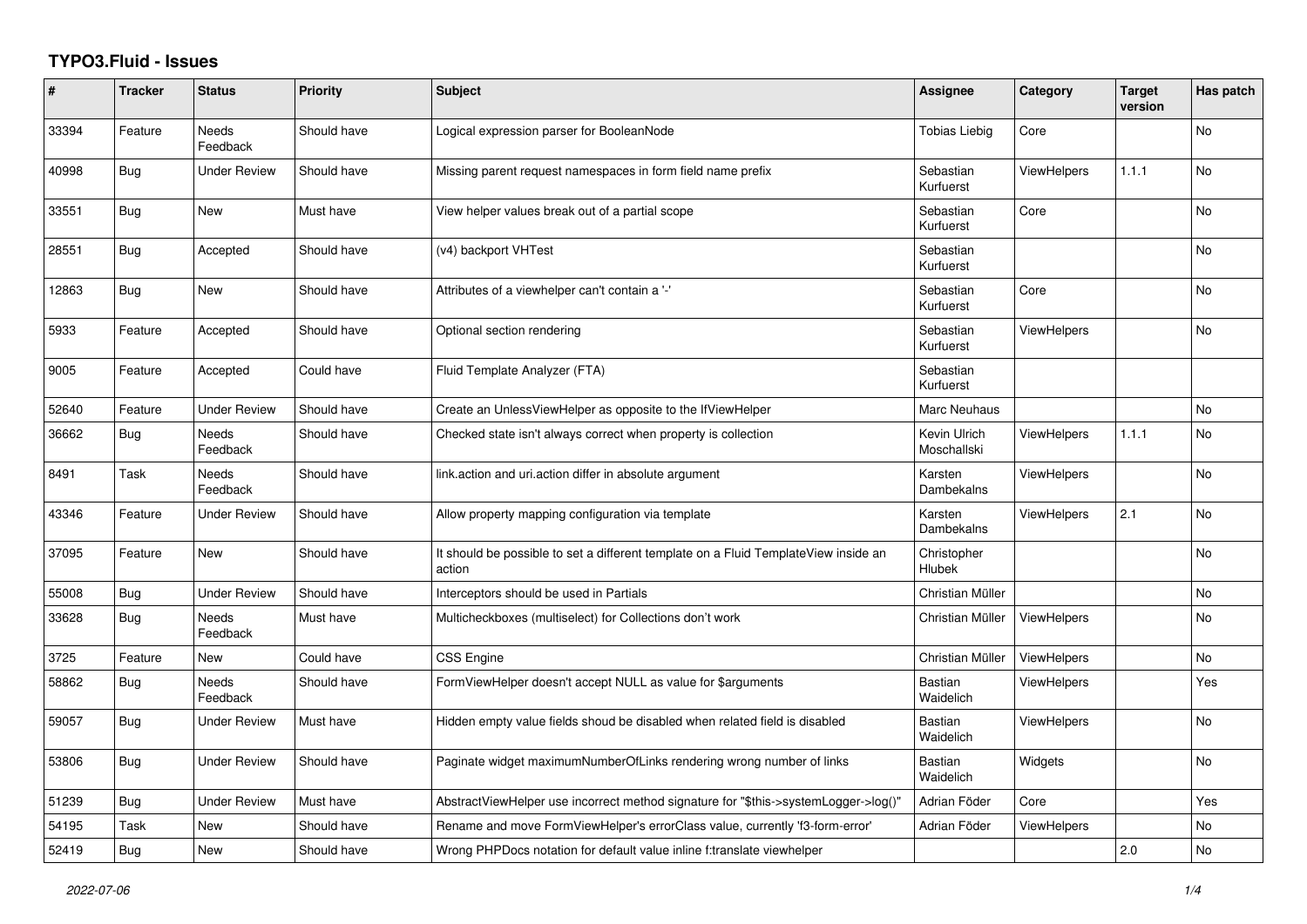| $\pmb{\#}$ | <b>Tracker</b> | <b>Status</b>       | <b>Priority</b> | <b>Subject</b>                                                                       | Assignee | <b>Category</b> | <b>Target</b><br>version | Has patch |
|------------|----------------|---------------------|-----------------|--------------------------------------------------------------------------------------|----------|-----------------|--------------------------|-----------|
| 60856      | <b>Bug</b>     | New                 | Must have       | Target attribute not supported by the form viewhelper                                |          | ViewHelpers     |                          | Yes       |
| 36559      | Feature        | New                 | Could have      | New widget progress bar                                                              |          |                 |                          | Yes       |
| 32035      | Task           | New                 | Should have     | Improve fluid error messages                                                         |          | Core            |                          | Yes       |
| 30937      | Bug            | New                 | Should have     | CropViewHelper stringToTruncate can't be supplied so it can't be easily extended     |          | ViewHelpers     |                          | Yes       |
| 7608       | Feature        | New                 | Could have      | Configurable shorthand/object accessor delimiters                                    |          | Core            |                          | Yes       |
| 65424      | <b>Bug</b>     | <b>Under Review</b> | Should have     | SelectViewHelper must respect option(Value Label)Field for arrays                    |          | ViewHelpers     |                          | No        |
| 60271      | Feature        | New                 | Should have     | Paginate viewhelper, should also support arrays                                      |          |                 |                          | No        |
| 60181      | Feature        | New                 | Could have      | Caching mechanism for Fluid Views/Templates                                          |          | View            |                          | No        |
| 60003      | Feature        | <b>New</b>          | Should have     | Add required-Attribute to f:form.password                                            |          | ViewHelpers     |                          | No        |
| 58983      | Bug            | New                 | Should have     | format.date does not respect linebreaks and throws exception                         |          |                 |                          | No        |
| 58921      | Bug            | <b>New</b>          | Should have     | f:form.* VHs crash if NOT inside f:form but followed by f:form                       |          |                 |                          | No        |
| 57885      | <b>Bug</b>     | New                 | Must have       | Inputs are cleared from a second form if the first form produced a vallidation error |          |                 |                          | No        |
| 56237      | Task           | New                 | Should have     | in-line (Condition) ViewHelpers should not evaluate on parsing                       |          |                 |                          | No        |
| 54284      | Bug            | <b>New</b>          | Should have     | Default Option for Switch/Case VH                                                    |          | ViewHelpers     |                          | No        |
| 52591      | Bug            | New                 | Should have     | The Pagination Widget broken for joined objects                                      |          |                 |                          | No        |
| 51277      | Feature        | New                 | Should have     | ViewHelper context should be aware of actual file occurrence                         |          |                 |                          | No        |
| 51100      | Feature        | <b>New</b>          | Must have       | Links with absolute URI should have the option of URI Scheme                         |          | ViewHelpers     |                          | No        |
| 50888      | Bug            | <b>Under Review</b> | Should have     | WSOD by changing name of section and if Fluid caches are generated                   |          |                 |                          | No        |
| 49756      | Feature        | <b>Under Review</b> | Should have     | Select values by array key in checkbox viewhelper                                    |          |                 |                          | No        |
| 49600      | Bug            | New                 | Should have     | f:form tag shown as a HTML on frontend                                               |          | ViewHelpers     |                          | No        |
| 49038      | Bug            | New                 | Must have       | form.select does not select the first item if prependOptionValue is used             |          |                 |                          | No        |
| 47669      | Task           | <b>New</b>          | Should have     | FormViewHelper does not define the default request method                            |          |                 |                          | No        |
| 47006      | Bug            | <b>Under Review</b> | Should have     | widget identifier are not unique                                                     |          |                 |                          | No        |
| 46545      | Feature        | New                 | Should have     | Better support for arrays in options of SelectViewHelper                             |          |                 |                          | No        |
| 46257      | Feature        | <b>Under Review</b> | Should have     | Add escape sequence support for Fluid                                                |          | Core            |                          | No        |
| 46091      | Task           | Needs<br>Feedback   | Should have     | Show source file name and position on exceptions during parsing                      |          |                 |                          | <b>No</b> |
| 45394      | Task           | New                 | Should have     | Forwardport Unit test for standalone view                                            |          | View            |                          | No        |
| 45153      | Feature        | New                 | Should have     | f:be.menus.actionMenuItem - Detection of the current select option is insufficient   |          |                 |                          | No        |
| 43072      | Task           | New                 | Should have     | Remove TOKENS for adding templates fallback in Backporter                            |          | View            |                          | No        |
| 43071      | Task           | New                 | Should have     | Remove TOKENS for adding fallback teplates in B                                      |          |                 |                          | No        |
| 42743      | Task           | New                 | Should have     | Remove inline style for hidden form fields                                           |          |                 |                          | No        |
| 42397      | Feature        | New                 | Should have     | Missing viewhelper for general links                                                 |          |                 |                          | No        |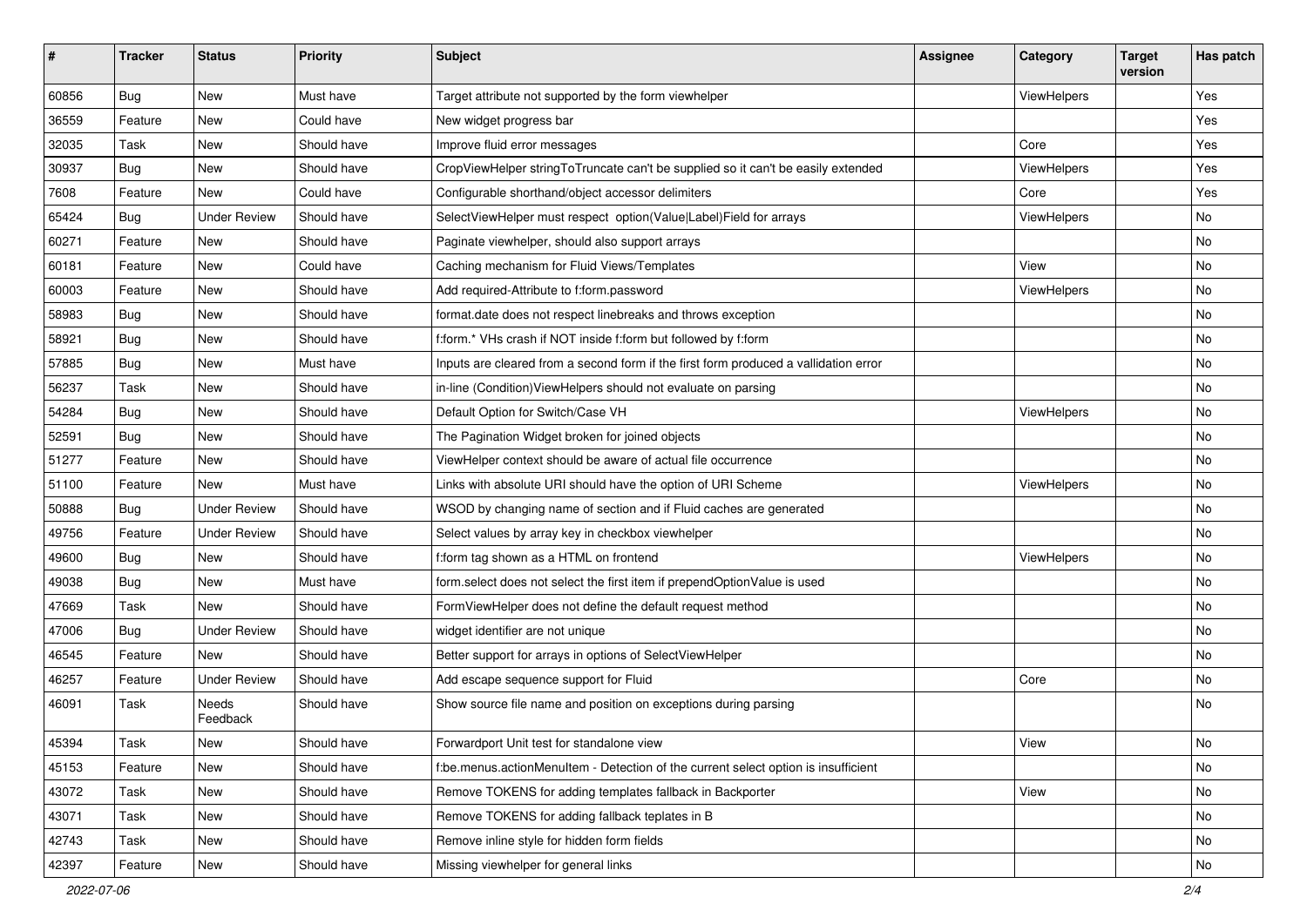| ∦     | <b>Tracker</b> | <b>Status</b>       | <b>Priority</b>      | <b>Subject</b>                                                                                              | <b>Assignee</b> | Category           | <b>Target</b><br>version | Has patch |
|-------|----------------|---------------------|----------------------|-------------------------------------------------------------------------------------------------------------|-----------------|--------------------|--------------------------|-----------|
| 40081 | Feature        | <b>New</b>          | Should have          | Allow assigned variables as keys in arrays                                                                  |                 |                    |                          | No.       |
| 40064 | Bug            | New                 | Must have            | Multiselect is not getting persisted                                                                        |                 | ViewHelpers        |                          | No        |
| 39990 | <b>Bug</b>     | New                 | Should have          | Same form twice in one template: hidden fields for empty values are only rendered<br>once                   |                 | Core               |                          | No        |
| 39936 | Feature        | <b>New</b>          | Should have          | registerTagAttribute should handle default values                                                           |                 | ViewHelpers        |                          | No        |
| 38369 | Bug            | New                 | Must have            | Resource ViewHelpers should not fall back to request package                                                |                 | View               |                          | No.       |
| 38130 | Feature        | New                 | Should have          | Checkboxes and multiple select fields should have an assignable default value                               |                 |                    |                          | No        |
| 37619 | Bug            | New                 | Should have          | Fatal Error when using variable in name attribute of Section ViewHelper                                     |                 | <b>ViewHelpers</b> |                          | No        |
| 36655 | Bug            | <b>New</b>          | Should have          | <b>Pagination Links</b>                                                                                     |                 | Widgets            |                          | No.       |
| 36410 | Feature        | <b>New</b>          | Should have          | Allow templates to send arguments back to layout                                                            |                 | <b>ViewHelpers</b> |                          | No        |
| 34682 | Bug            | <b>Under Review</b> | Should have          | Radio Button missing checked on validation error                                                            |                 | <b>ViewHelpers</b> |                          | No        |
| 34309 | Task           | <b>New</b>          | Could have           | Unknown ViewHelpers cause exception - should be handled more graceful                                       |                 | <b>ViewHelpers</b> |                          | No        |
| 33215 | Feature        | <b>New</b>          | Should have          | RFC: Dynamic values in ObjectAccess paths                                                                   |                 |                    |                          | No        |
| 31955 | Feature        | <b>New</b>          | Should have          | f:uri.widget                                                                                                |                 | Widgets            |                          | No        |
| 30555 | Feature        | New                 | Could have           | Make TagBuilder more extensible                                                                             |                 | Core               |                          | No        |
| 28554 | Bug            | New                 | Should have          | (v4) implement feature flag to disable caching                                                              |                 |                    |                          | No        |
| 28553 | <b>Bug</b>     | New                 | Should have          | improve XHProf test setup                                                                                   |                 |                    |                          | No.       |
| 28552 | Bug            | New                 | Should have          | (v5) write ViewHelper test for compiled run; adjust functional test to do two passes<br>(uncached & cached) |                 |                    |                          | No        |
| 28550 | Bug            | New                 | Should have          | (v4) make widgets cacheable, i.e. not implement childnodeaccess interface                                   |                 |                    |                          | No        |
| 28549 | <b>Bug</b>     | New                 | Should have          | make widgets cacheable, i.e. not implement childnodeaccess interface                                        |                 |                    |                          | No        |
| 27607 | <b>Bug</b>     | <b>New</b>          | Must have            | Make Fluid comparisons work when first element is STRING, second is NULL.                                   |                 | Core               |                          | No        |
| 26664 | Task           | <b>New</b>          | Won't have this time | Clean up Form ViewHelpers                                                                                   |                 | ViewHelpers        |                          | No        |
| 26658 | Task           | <b>New</b>          | Won't have this time | Make Form ViewHelpers consistent                                                                            |                 | <b>ViewHelpers</b> |                          | No        |
| 10911 | Task           | <b>New</b>          | Should have          | Tx_Fluid_ViewHelpers_Form_AbstractFormViewHelper->renderHiddenIdentityField<br>should be more reliable      |                 | ViewHelpers        |                          | <b>No</b> |
| 10472 | Feature        | <b>New</b>          | Could have           | Fluid Standalone distribution                                                                               |                 | Core               |                          | No        |
| 8989  | Feature        | Needs<br>Feedback   | Could have           | Search path for fluid template files                                                                        |                 | View               |                          | No        |
| 8648  | <b>Bug</b>     | <b>New</b>          | Should have          | format.crop ViewHelper should support all features of the crop stdWrap function                             |                 | ViewHelpers        |                          | No        |
| 5636  | Task           | <b>Under Review</b> | Must have            | Form RadioViewHelper and CheckBoxViewHelper miss check for existing object<br>before it is accessed.        |                 |                    |                          | No        |
| 3481  | <b>Bug</b>     | <b>New</b>          | Should have          | Use ViewHelperVariableContainer in PostParseFacet                                                           |                 | Core               |                          | No        |